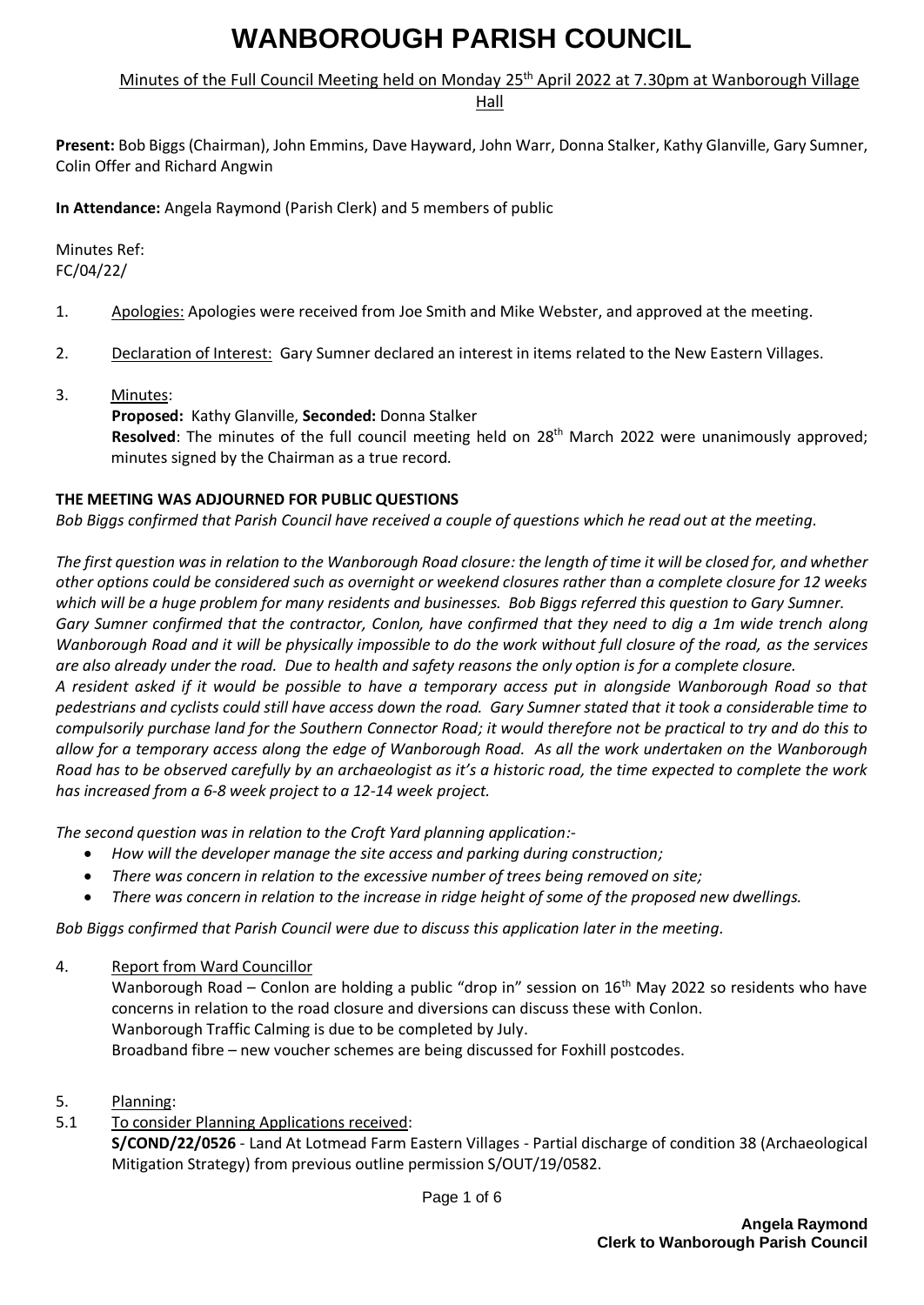**S/COND/22/0346** - New Eastern Villages, Southern Connector Road - Discharge of conditions 6 (Full Technical Design Details), 7 (Landscape Scheme), 9 (Protection of retained trees and other vegetation during construction), 12 (Lighting Strategy), 22 (Commonhead Junction - White Lining) and 24 (Commonhead Junction - Detailed Design) from previous permission S/20/1538.

*Gary Sumner declared an interest and did not participate in the discussion of this item on the agenda.* Parish Council discussed this application at length.

**Resolved:** Parish Council agreed to strongly object to the proposed street lighting scheme for Pack Hill; the new roundabout is only supposed to serve local traffic and street lights that are 10m high are not in keeping with the surrounding area.

**S/22/0574 -** Land At Croft Yard, Ham Road - Erection of 5no. dwellings and associated works without compliance with condition 2 (Approved Drawings) from previous permission S/19/1732. **Resolved:** Parish Council agreed to request a Construction Management Plan to confirm that arrangements

will be put in place to ensure that all construction traffic is kept onsite.

## 5.2 Notification of Planning Applications Withdrawn:

**S/COND/21/1190** – SCR - Discharge of conditions 6 (Design), 12 (Lighting), 22 (Commonhead Junction) and 24 (Commonhead Junction Design) following planning permission S/20/1538.

**S/COND/21/1078** – SCR - Discharge of conditions 14 (Flood Compensation), 15 (Watercourse Crossing), 16 (Flood Risk) and 20 (Surface Water Drainage) from previous permission S/20/1538.

### 5.3 Other Planning:-

- 5.3.1 **S/COND/22/0296** & **S/COND/22/0345 –** Southern Connector Road SBC's Planning Officer's reply to Parish Council's comments submitted. Parish Council discussed the reply received from SBC and felt there wasn't anything further they could do.
- 5.3.2 Croft Yard development SBC have asked for road name suggestions to be submitted for consideration. Clerk circulated a list of suggestions put forward by residents. After a discussion Parish Council agreed to put forward two suggestions:-
	- Owen-Jones Close
	- James Close

### 6. To receive Clerk's Report & update on Action Points

A copy of the Clerk's report was circulated and is in the appendix to the minutes.

Gary Sumner asked a question in relation to the planned community event. Clerk confirmed this is in the early stages of planning and the resident has put an article in the Lyden to see if there's support in the village.

### 7. Highways

### 7.1 Wanborough Road S278 final plans

Verbal update on meeting held on 30<sup>th</sup> March 2022 and meeting held with SBC Highways Officers on 14<sup>th</sup> April 2022.

Bob Biggs confirmed that the outcome of the meeting with SBC Highways was that SBC would confirm if:-

- Street lights could be dimmed to 40%,
- Baffles could be put on the lights, and
- Cycle paths added on the buildouts.

SBC have stated that a road safety audit was carried out and as a result of that audit street lights are needed for safety reasons. Parish Council have not seen a copy of the road safety audit that SBC refer to and there will be in the region of 29 lights.

7.2 Wanborough Traffic Calming – High Street

Gary Sumner confirmed that phase 1 of the works has now been completed. Phase 2 has commenced and is due to be completed in July. The double yellow line consultation will start soon and Parish Council will receive further information on this.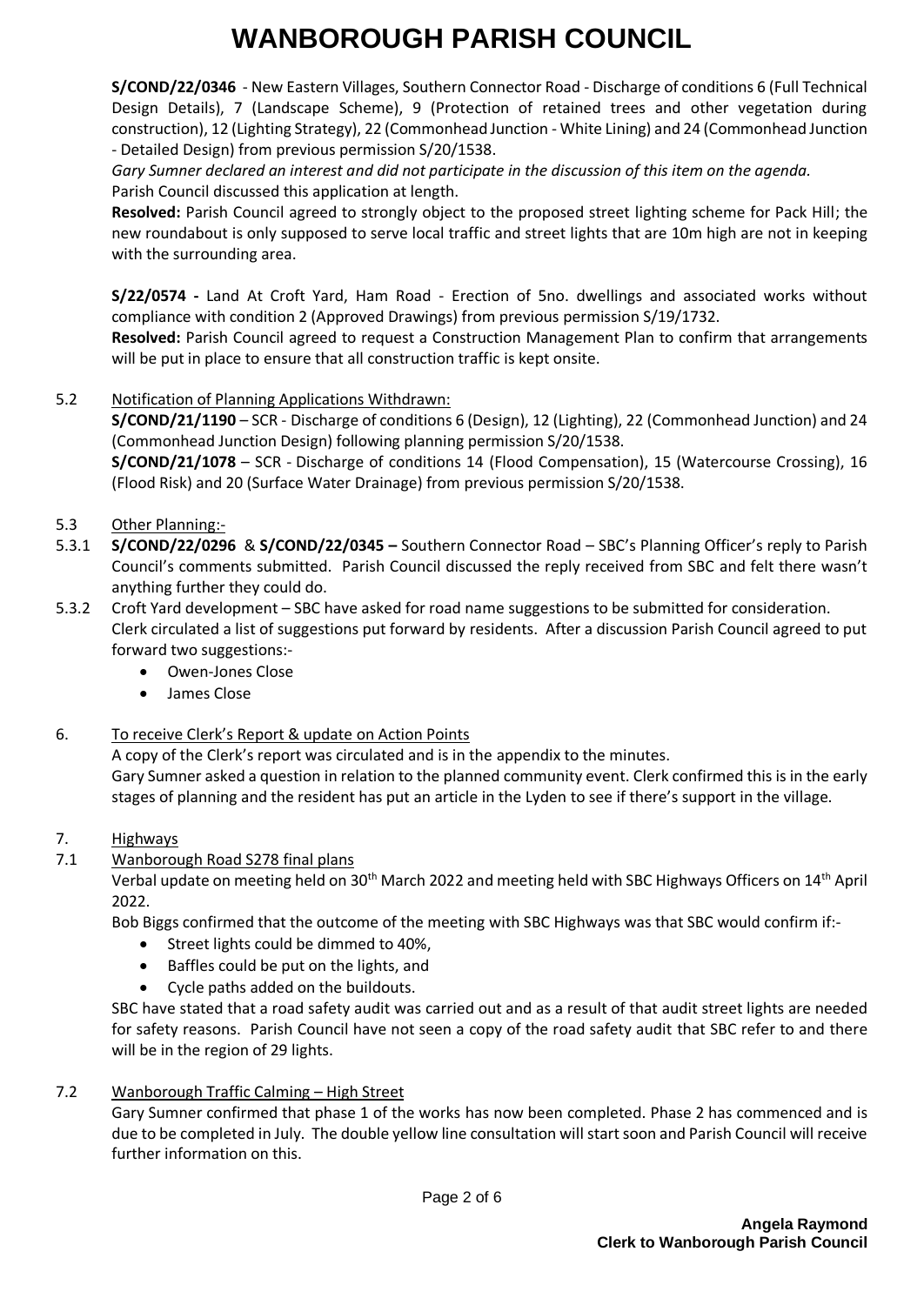#### 7.3 Request from a resident for the installation of planters on the High Street

A request from two residents was received for installation of planters on the High Street; one resident attended the meeting to present her idea.

After a discussion it was agreed that once the Traffic Calming Scheme is complete on the High Street, representatives from the Footpaths & Village Maintenance committee would meet with residents to discuss what they would like installed. Parish Council can then submit the necessary application to SBC.

7.4 Request for additional 30mph signage or other measures to reduce speed of traffic on Church Road (from Callas Hill Junction to Ham Road)

Clerk circulated a report providing details of correspondence received from resident, with supporting evidence and photos. Proposals include:-

- Additional 30mph repeater signs,
- 30mph white lines on the road, similar to those on Medbourne Lane and
- Installation of another post for the SID to be located on.

**Resolved:** Parish Council agreed to submit a request to Ward Councillor for these to be added to his member's list of work for SBC Highways.

## 8. Hooper's Field Project Committee

- 8.1 **Proposed** John Emmins **Seconded:** Kathy Glanville **Resolved:** Parish Council unanimously agreed to ratify the minutes of the meeting held on 11<sup>th</sup> April 2022.
- 9. Hooper's Field Driveway
- 9.1 The Hooper's Field committee asked for an additional quote to be gained to change the levels of the driveway so that water drained towards the hedge. Clerk confirmed that Allbuild have looked at this and provided a quote.

Parish Council discussed the two options.

**Resolved:** To approve Allbuild's quote of £600 to install additional drainage channels along the Rotten Row side of the driveway subject to confirmation of where the drainage channels will drain to. **Action:** Clerk to check with Allbuild as to where the drainage channels will drain to.

### 10. Annual Parish Assembly

10.1 Annual Assembly is due to be held on  $9<sup>th</sup>$  May 2022. Chairs of each committee need to send their annual reports to the Clerk so that they can be combined into one PowerPoint presentation. Headland Archeology will be providing a presentation at the start of the meeting followed by a presentation about the Lyden magazine.

### 11. Queen's Platinum Jubilee

11.1 Clerk provided a verbal update on the village Jubilee event to be held on Friday  $3<sup>rd</sup>$  June 2022. The Awards 4 All lottery grant has been confirmed and this, along with the grant received from The Old Boilers, should cover the cost of the Jubilee events.

Discussion took place in relation to a beacon. Parish Councillors felt that a beacon should be purchased if it is not possible to get one made.

- 12. Finance
- 12.1 Application for a Grant from St Andrew's Church Flower Club. **Resolved:** Parish Council unanimously agreed to give a grant of £100 to St Andrew's Church Flower Club.
- 12.2 Financial Statements for the year ended 31<sup>st</sup> March 2022 **Resolved:** Parish Council unanimously agreed to approve the financial statements for the year ended 31st March 2022.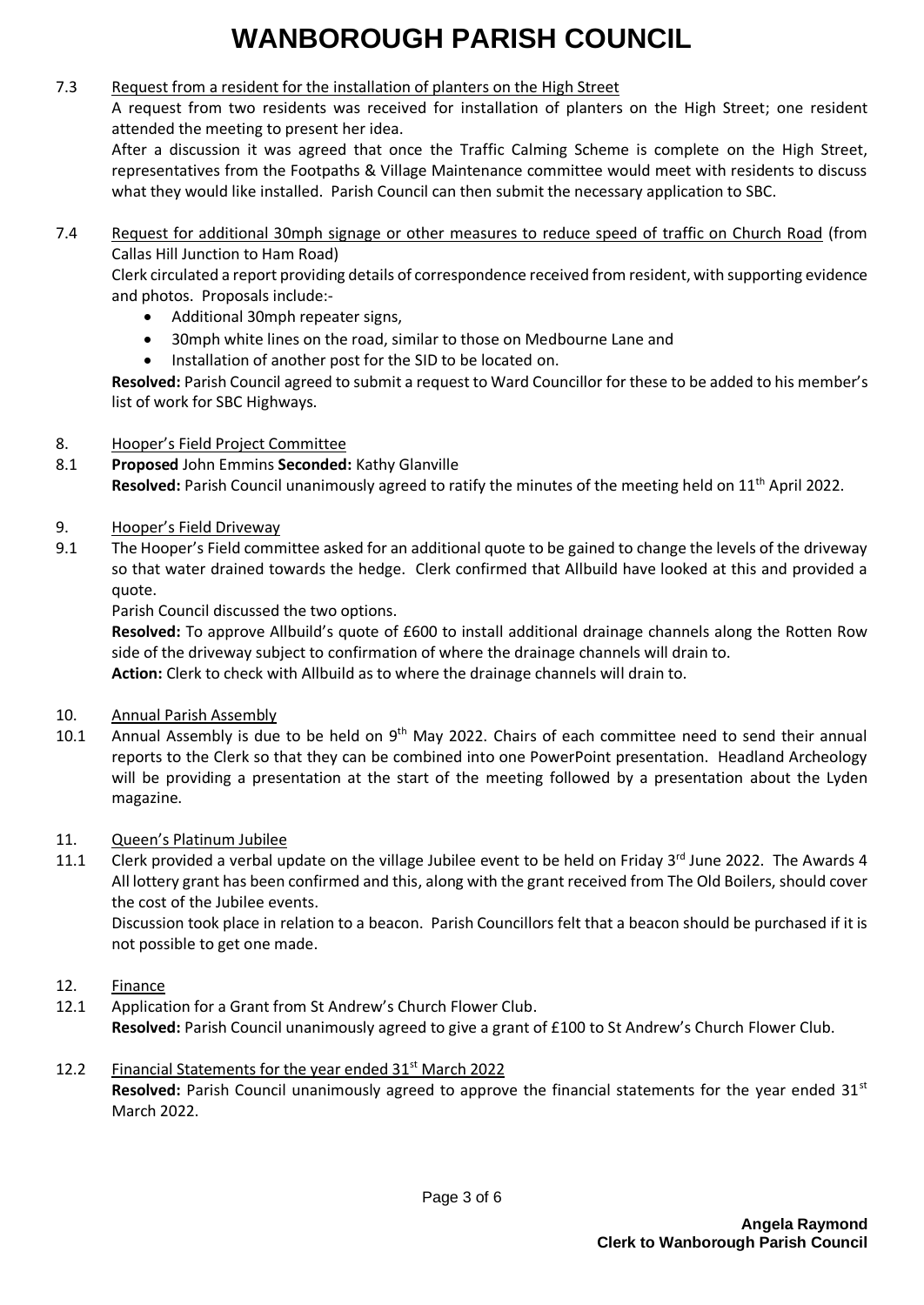#### 12.3 Payment Schedule for April 2022

To approve the payment schedule for April 2022 **Proposed:** Dave Hayward, **Seconded:** Donna Stalker

**Resolved:** Parish Council unanimously approved the payment schedule for April 2022 totalling as follows:

| Parish Council | £5,969.95 |
|----------------|-----------|
| Direct Debit   | £6.00     |
| Hooper's Field | £1,770.29 |

Meeting closed at 9.45pm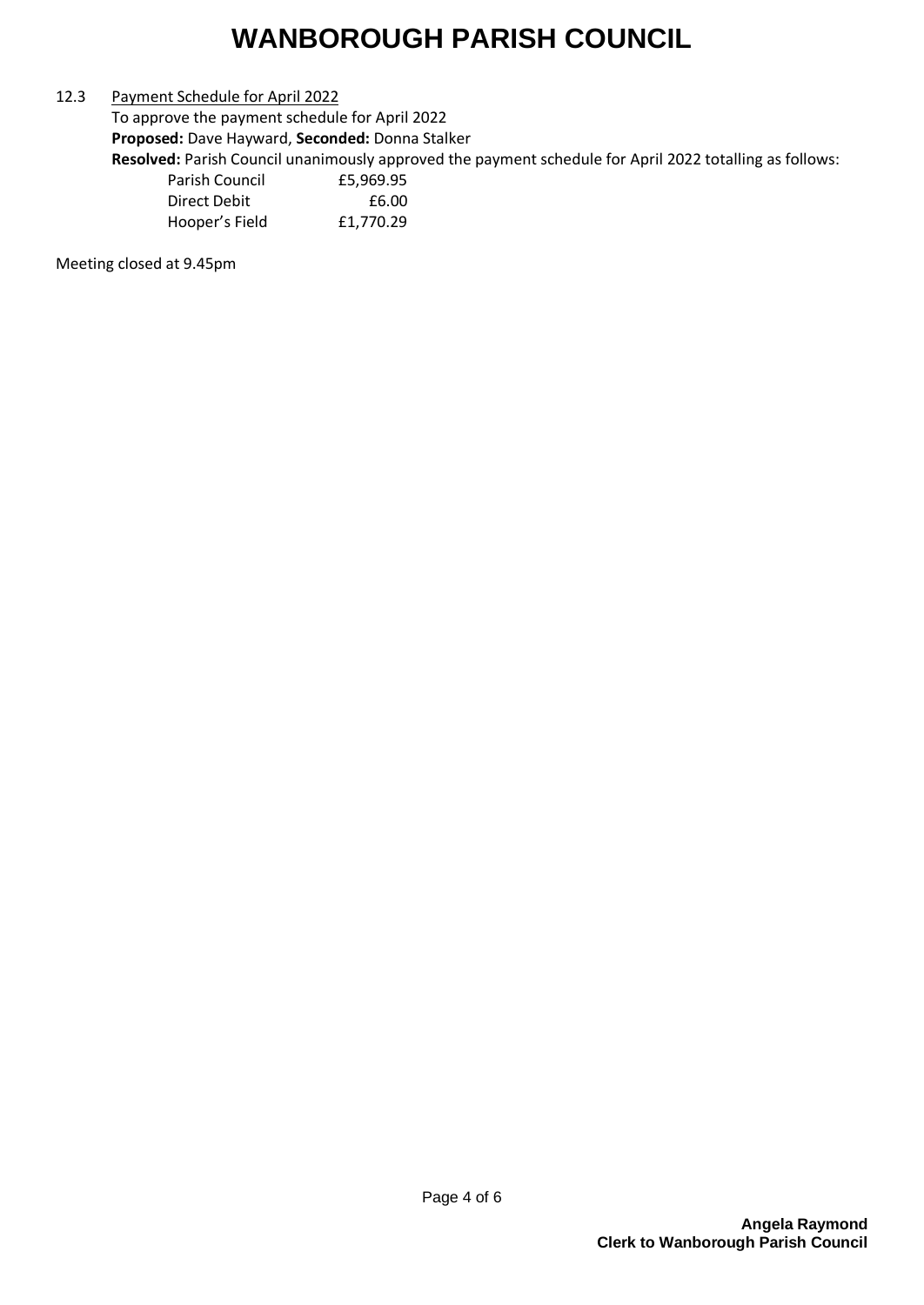# **CLERK'S REPORT 25th April 2022**

- 1. Hooper's Field Sports Facility
- a. Siddington FC have decided not to continue next year, the team are retiring. They thank the Parish Council for allowing them to use the facility this year, they have really enjoyed it. Clerk is contacting other teams who have asked previously if they can use the facility to see if there are any still looking.
- 2. Footpaths & Village Maintenance
- a. The Beanlands Pond Restoration of pond is complete and looks so much better. Willow tree has been crowned at a cost of £600. The fence around the edge needs replacing as some of the posts are rotten. I have ordered some rope (£127) and will order some posts from Webbs to go around the edge, which will keep within the £1k budget.
- 3. Rodway Sculpture
- a. Concrete base and stake are now in place, installed by Malcolm Hinton. We are expecting the sculpture to be installed at the end of May
- 4. Internal Audit Darkin Miller (Chartered Accountants)
- a. Internal Audit of Parish Council financial records for the year to  $31^{st}$  March 2022 starts on  $4^{th}$  May 2022, normally lasts for around 1 week.
- b. PFK Accountants (External Auditor) have sent the paperwork and Annual Return for the financial year to  $31^{st}$  March 2022.
- 5. Public Arts Commission at Redlands with Vistry Homes Dave Hayward attended the first meeting on 4<sup>th</sup> April 2022.
- 6. Community Event
- a. Kate Hudson (resident) would like to organise a community event with music, dance and drama. She has asked if the PC would support an event like this.
- 7. Future Meetings

Clerk's Forum Meeting – Tuesday  $26<sup>th</sup>$  April – 12.45pm via Teams - Clerk Annual Assembly – Monday 9th May 2022 – 7pm at Wanborough VH – All Councillors Annual Council Meeting – Monday 23rd May 2022 – 7.30pm at Wanborough VH